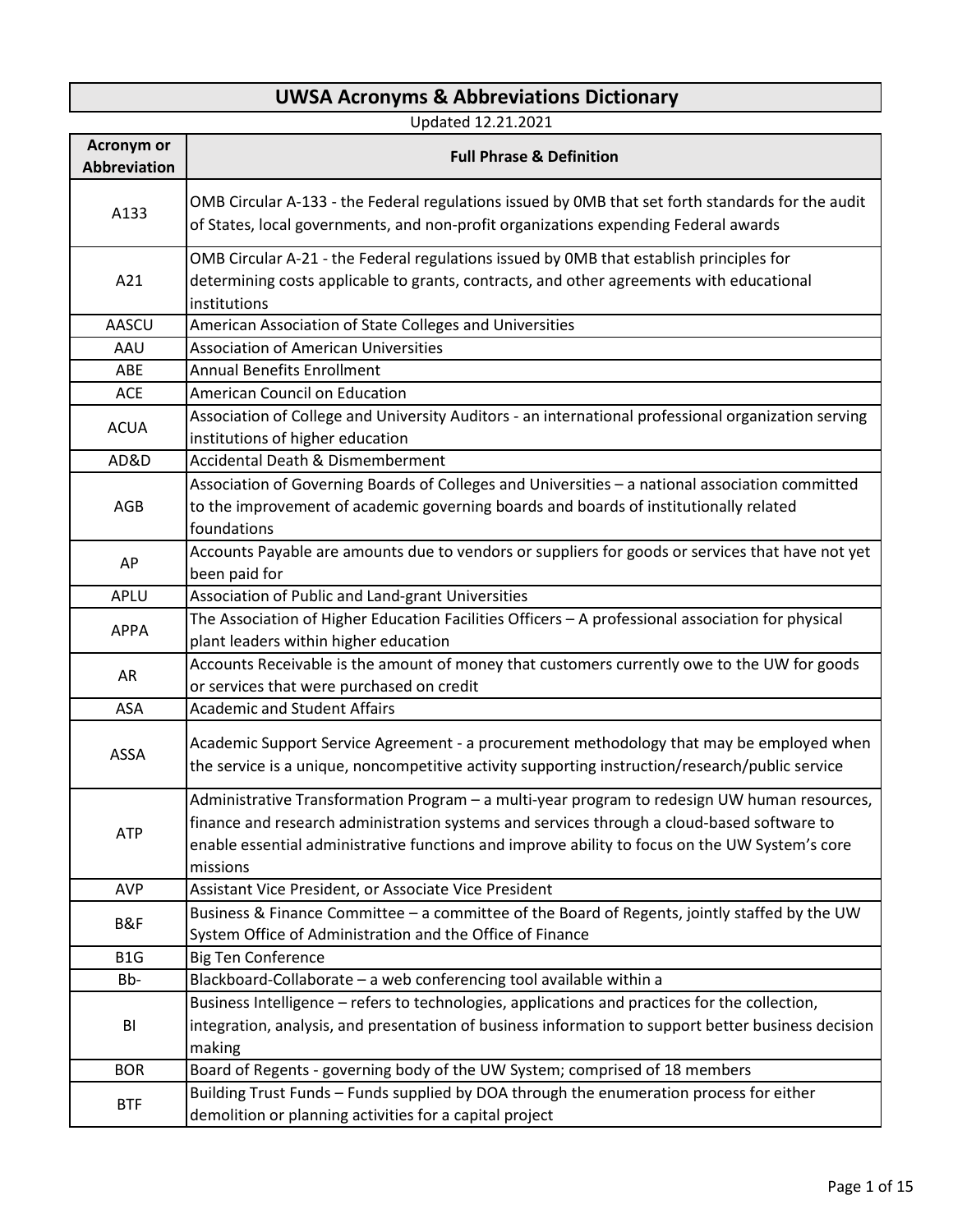| <b>Acronym or</b><br>Abbreviation | <b>Full Phrase &amp; Definition</b>                                                                                                                                                                                                                                                                                                                                                 |
|-----------------------------------|-------------------------------------------------------------------------------------------------------------------------------------------------------------------------------------------------------------------------------------------------------------------------------------------------------------------------------------------------------------------------------------|
| <b>BU</b>                         | <b>Business Unit</b>                                                                                                                                                                                                                                                                                                                                                                |
| CAE                               | <b>Chief Audit Executive</b>                                                                                                                                                                                                                                                                                                                                                        |
| CAF                               | Common Attribute Framework - enables on to define a common attribute and add the common<br>attribute as a data field to a Campus Solutions page                                                                                                                                                                                                                                     |
| <b>CAFR</b>                       | Comprehensive Annual Financial Report- the state government's financial statements, which<br>includes the UW System as an enterprise fund                                                                                                                                                                                                                                           |
| <b>CAT</b>                        | Compensation Administration Tool - allows uses to make compensation and funding changes in<br>masse on an external spreadsheet and then load the updated data back into HRS and the budget<br>system                                                                                                                                                                                |
| CAU                               | Capital Accounting Unit in DOA - advises the State of Wisconsin Building Commission and the<br>Governor on the issuance of state debt and administers finances for the clean water revolving<br>loan fund program                                                                                                                                                                   |
| CBO                               | Chief Business Officer - each campus has such a position, which oversees the controller and other<br>business operations.                                                                                                                                                                                                                                                           |
| <b>CDR</b>                        | Central Data Request - a systemwide data collection effort involving a wide variety of areas<br>including admissions, student enrollment, financial aid, and curricular activity                                                                                                                                                                                                    |
| <b>CEUS</b>                       | CDR Edit-Update System - used to verify and transform CDR information extracted by each<br>institution                                                                                                                                                                                                                                                                              |
| <b>CFDR</b>                       | Catalog of Federal Domestic Assistance - a Governmentwide compilation of information about<br>domestic assistance programs. It covers all domestic assistance programs and activities,<br>regardless of the number of awards made under the program, the total dollar value of assistance<br>provided, or the duration.                                                             |
| <b>CFI</b>                        | Composite Financial Index. A CFI is generated when component ratios are weighted and combined<br>into ranges, or zones. Component ratios include the primary reserve ratio, net operating<br>revenue/net income ratio, return on net assets ratio, and the viability ratio. HLC has identified<br>ranges, or zones, of CFI values that indicate whether further review is required. |
| <b>CFR</b>                        | Code of Federal Regulations - is a codification (arrangement of) the general rules published in the<br>Federal Register by the executive departments and agencies of the Federal Government                                                                                                                                                                                         |
| <b>CHRO</b>                       | Chief Human Resources Officer                                                                                                                                                                                                                                                                                                                                                       |
| Chronicle                         | The Chronicle of Higher Education                                                                                                                                                                                                                                                                                                                                                   |
| <b>CIF</b>                        | Capital Investment Fund - The proceeds from a bond or sale are deposited into the Capital<br>Improvement Fund. DOA pays contractor/vendor invoices encumbered against the Program<br>Revenue (PR) Bonding budget for each UW project from UW System's pool of bond proceeds in<br>the CIF                                                                                           |
| <b>CIO</b>                        | Chief Information Officer - the executive responsible for the management, implementation, and<br>usability of information and computer technologies                                                                                                                                                                                                                                 |
| <b>CISO</b>                       | Chief Information Security Officer - the senior executive within an organization responsible for<br>establishing and maintaining the enterprise vision, strategy, and program to ensure information<br>assets and technologies are adequately protected                                                                                                                             |
| Collaborate                       | Blackboard course that lets users share files, applications, interact and use a virtual whiteboard to<br>interact real time with participants                                                                                                                                                                                                                                       |
| <b>COS</b>                        | Chief of Staff                                                                                                                                                                                                                                                                                                                                                                      |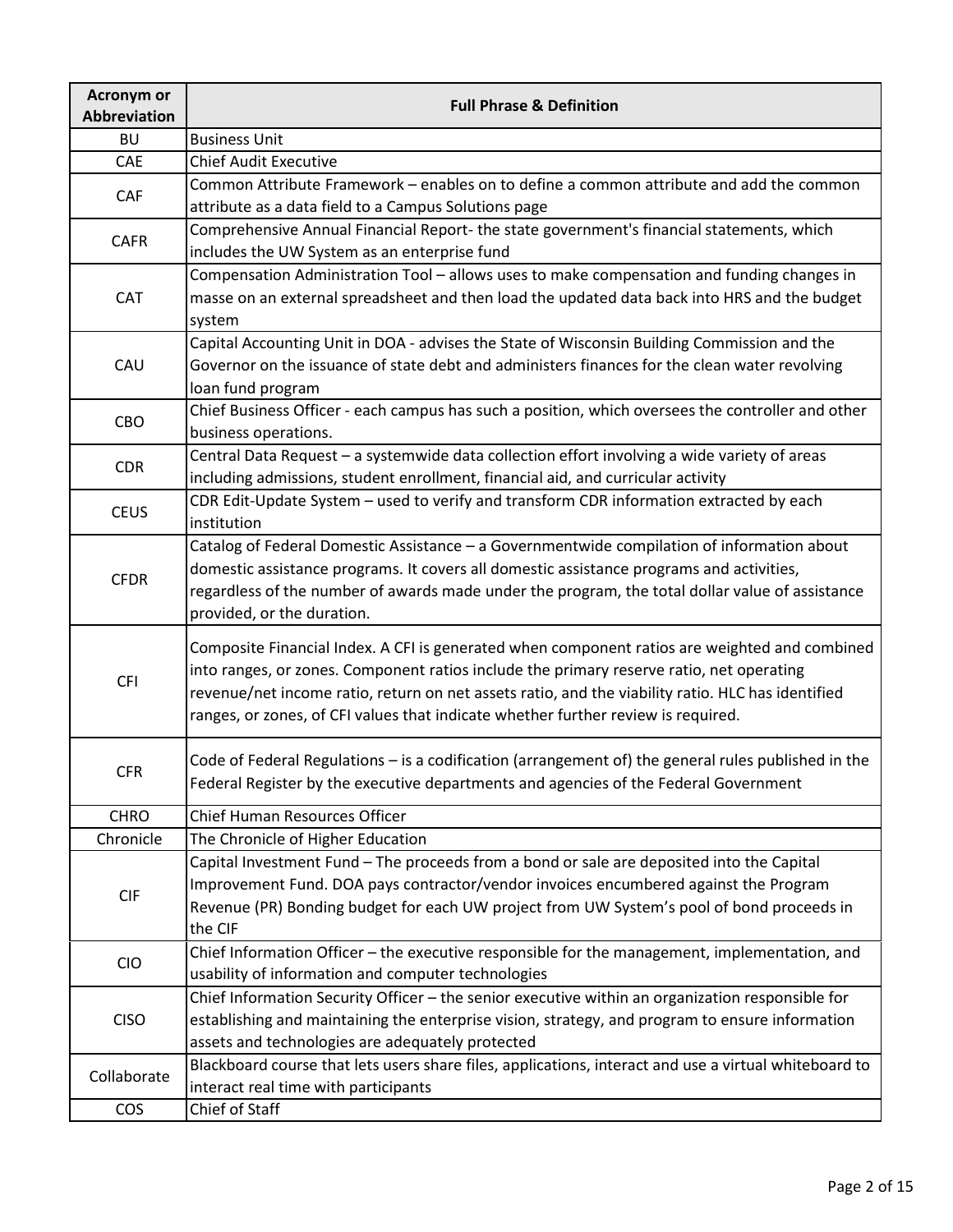| <b>Acronym or</b><br><b>Abbreviation</b> | <b>Full Phrase &amp; Definition</b>                                                                                                                                                                                                                                                                                                                                                                                                                                                                                 |
|------------------------------------------|---------------------------------------------------------------------------------------------------------------------------------------------------------------------------------------------------------------------------------------------------------------------------------------------------------------------------------------------------------------------------------------------------------------------------------------------------------------------------------------------------------------------|
| COSO                                     | Committee of Sponsoring Organizations of the Treadway Commission - is a joint initiative to<br>combat corporate fraud dedicated to guiding executive management and government entities in<br>relevant aspects of organizational governance, business ethics, internal control, business risk<br>management, fraud, and financial report                                                                                                                                                                            |
| <b>CPB</b>                               | Capital Planning and Budget - the UW System office that oversees the capital planning, budgeting,<br>architectural/engineering activities of UW Institutions                                                                                                                                                                                                                                                                                                                                                        |
| <b>CSRG</b>                              | No longer active - see EDC for current information. Common Systems Review Group - a system-<br>wide group established to oversee the implementation, maintenance, and cost of information<br>technology systems used by all or most institutions, such as SFS.                                                                                                                                                                                                                                                      |
| <b>CTT</b>                               | Cost Transfer Tool is a web-based form and routing system for users in UW to process both salary<br>and non-salary cost transfers.                                                                                                                                                                                                                                                                                                                                                                                  |
| <b>CUPA</b>                              | College & University Professional Association                                                                                                                                                                                                                                                                                                                                                                                                                                                                       |
| <b>CUWL</b>                              | Council of University of Wisconsin Libraries provides a forum for library and information<br>technology planning within the University of Wisconsin System. CUWL reports to the UW System<br>Associate Vice President of Learning and Information Technology Services.                                                                                                                                                                                                                                              |
| D <sub>2L</sub>                          | Currently decommissioned. Desire to learn - an online learning management system that is used<br>by all UW campuses, either as a course delivery tool for online courses, or as a supplementary tool<br>for face-to-face or blended courses                                                                                                                                                                                                                                                                         |
| DEI                                      | Diversity Equity and Inclusion                                                                                                                                                                                                                                                                                                                                                                                                                                                                                      |
| <b>DEPS</b>                              | Desire2Learn Extract from PeopleSoft Student Information System                                                                                                                                                                                                                                                                                                                                                                                                                                                     |
| <b>DET</b>                               | Department of Enterprise Technology - develops and maintains efficient and effective information<br>technology services in collaboration with State of Wisconsin agencies, boards, and commissions as<br>well as other units of government, to best serve those living and working in Wisconsin                                                                                                                                                                                                                     |
| <b>DLE</b>                               | Digital Learning Environment is a federated, online environment that includes services software,<br>and tools purposefully brought together to support the needs of teaching and learning in all<br>modes (i.e., face-to-face, blended/hybrid, and fully-online). The three core enterprise-wide<br>technologies in the DLE are the learning management system, media management system, and<br>web conferencing. More than 70 additional third-party learning technology tools are also<br>integrated into the DLE |
| <b>DOA</b>                               | Department of Administration- a State of Wisconsin cabinet agency that supports other state<br>agencies and programs with services like centralized purchasing and financial management and<br>assists the Governor in developing and implementing the state budget                                                                                                                                                                                                                                                 |
| DolT                                     | Division of Information Technology - a unit within UW-Madison that provides computer<br>technology services to its campus and the UW System; responsible for the platforms on which SFS<br>runs                                                                                                                                                                                                                                                                                                                     |
| <b>DPI</b>                               | Department of Public Instruction is the state agency that advances public instruction and libraries<br>in Wisconsin.                                                                                                                                                                                                                                                                                                                                                                                                |
| <b>DPM</b>                               | Department of Personnel Management, the State of Wisconsin's human resources department                                                                                                                                                                                                                                                                                                                                                                                                                             |
| <b>DRMT</b>                              | Data Resource Management Technology -                                                                                                                                                                                                                                                                                                                                                                                                                                                                               |
| <b>DSF</b>                               | Division of State Facilities - a unit within DOA that controls many of the capital programs operating<br>state-wide                                                                                                                                                                                                                                                                                                                                                                                                 |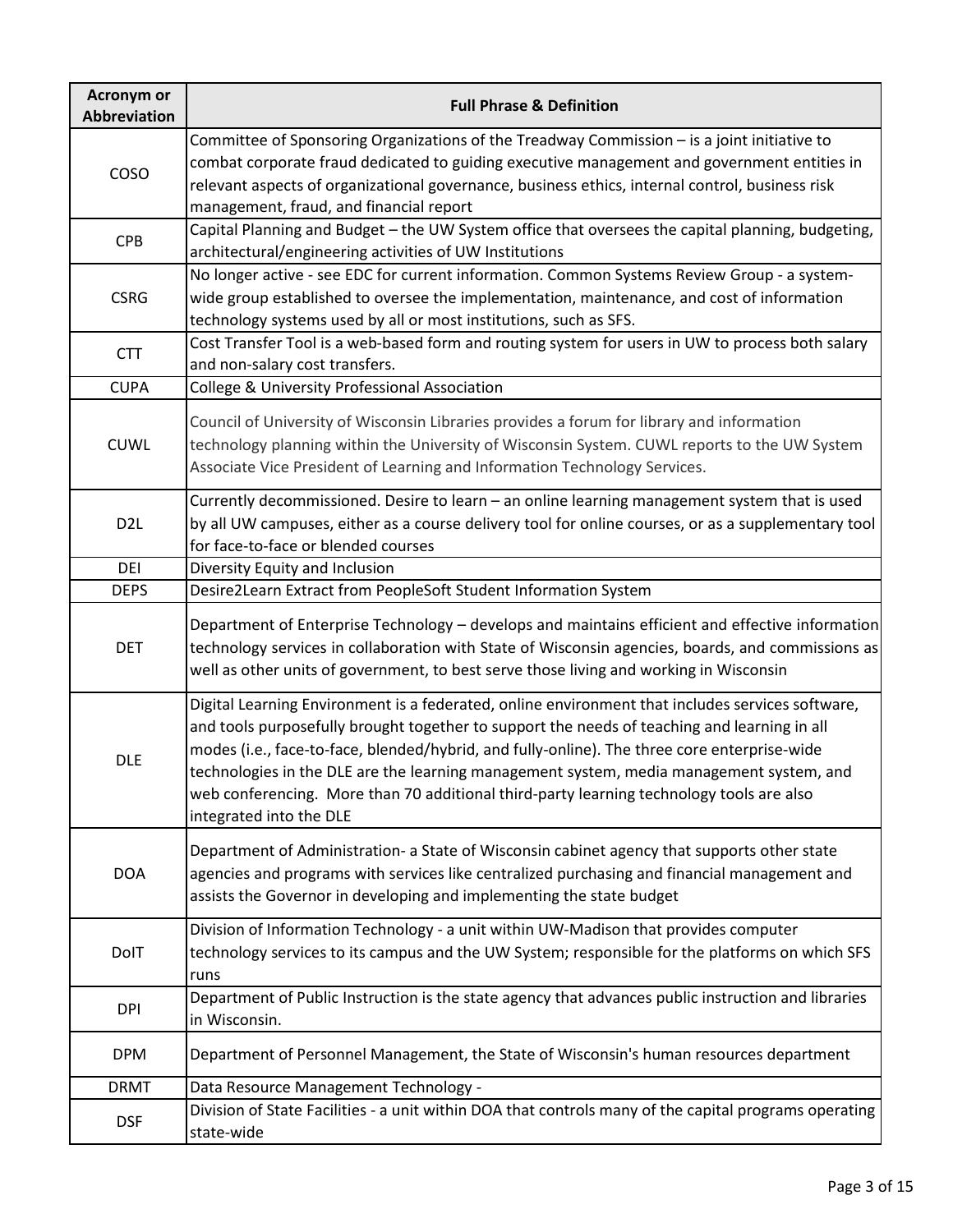| <b>Acronym or</b><br><b>Abbreviation</b> | <b>Full Phrase &amp; Definition</b>                                                                                                                                                                                                                                                                                                                                                     |
|------------------------------------------|-----------------------------------------------------------------------------------------------------------------------------------------------------------------------------------------------------------------------------------------------------------------------------------------------------------------------------------------------------------------------------------------|
| EAP                                      | Employee Assistance Program                                                                                                                                                                                                                                                                                                                                                             |
| <b>ECB</b>                               | Educational Communications Board - a state agency that distributes K-12 educational media,<br>public safety and public broadcasting services to Wisconsin's citizens. ECB operates Wisconsin<br>Public Radio (WPR) and PBS Wisconsin in partnership with the University of Wisconsin-Madison.                                                                                           |
| <b>ECSI</b>                              | Education Computer Systems, Inc. - an external UW service organization that manages several<br>campuses' loan programs                                                                                                                                                                                                                                                                  |
| <b>ED</b>                                | The United States Department of Education                                                                                                                                                                                                                                                                                                                                               |
| <b>EDC</b>                               | Enterprise Directions Council - the entity within the UW System's enterprise decision-making<br>framework that makes final enterprise-level recommendations to the President. IT has fiduciary<br>responsibility over its portfolio and is accountable to ensure its enterprise programs deliver good<br>value and quality customer service to the UW institutions.                     |
| <b>EDCS</b>                              | Executive Director and Corporate Secretary, Referring to the Executive Director and Corporate<br>Secretary of the Board of Regents Office                                                                                                                                                                                                                                               |
| <b>EDI</b>                               | <b>Equity Diversity and Inclusion</b>                                                                                                                                                                                                                                                                                                                                                   |
| EEOC                                     | The United States Equal Employment Opportunity Commission is a federal agency focused on<br>administering and enforcing workplace discrimination laws.                                                                                                                                                                                                                                  |
| <b>EMTC</b>                              | Educational Media Technology Council provides a forum for addressing educational media and<br>technology issues that affect individual campuses and the University of Wisconsin-System as a<br>whole. The EMTC provides leadership and innovation in the design, development, production, and<br>implementation of educational media and technology.                                    |
| <b>END</b>                               | Endowment                                                                                                                                                                                                                                                                                                                                                                               |
| ePAF                                     | Electronic Personnel Action Form - An electronic form used to request approval to fill and hire<br>positions, process job changes, lump sum and overload requests, and position terminations.                                                                                                                                                                                           |
| ePM                                      | Electronic Performance Management System                                                                                                                                                                                                                                                                                                                                                |
| ERD                                      | The Equal Rights Division is an agency within the Wisconsin Department of Workforce<br>Development focused on employment discrimination complaints and labor complaints, as well as<br>questions and complaints involving state minimum wage, child labor overtime, private<br>employment agencies wage claims, plant closing, family medical leave, and other labor standards<br>laws. |
| ERM                                      | Enterprise Risk Management - a process used to identify, evaluate, prioritize, and manage risks<br>inherent in UW operations                                                                                                                                                                                                                                                            |
| <b>ERP</b>                               | Enterprise Resource Planning, the integrated management of main business processes, often in<br>real time and mediated by software and technology. For the UW this includes SFS and HRS                                                                                                                                                                                                 |
| <b>ETF</b>                               | Department of Employee Trust Funds, Referring to the State of Wisconsin department who is<br>responsible for developing the State Group Health Insurance plans covering all state agencies.                                                                                                                                                                                             |
| <b>EXP</b>                               | Expendable fund                                                                                                                                                                                                                                                                                                                                                                         |
| F&A                                      | Facilities and Administration (indirect cost rate) – are real costs that institution incurs in support of<br>extramural activities, but which cannot be directly charged to a specific grant or contract                                                                                                                                                                                |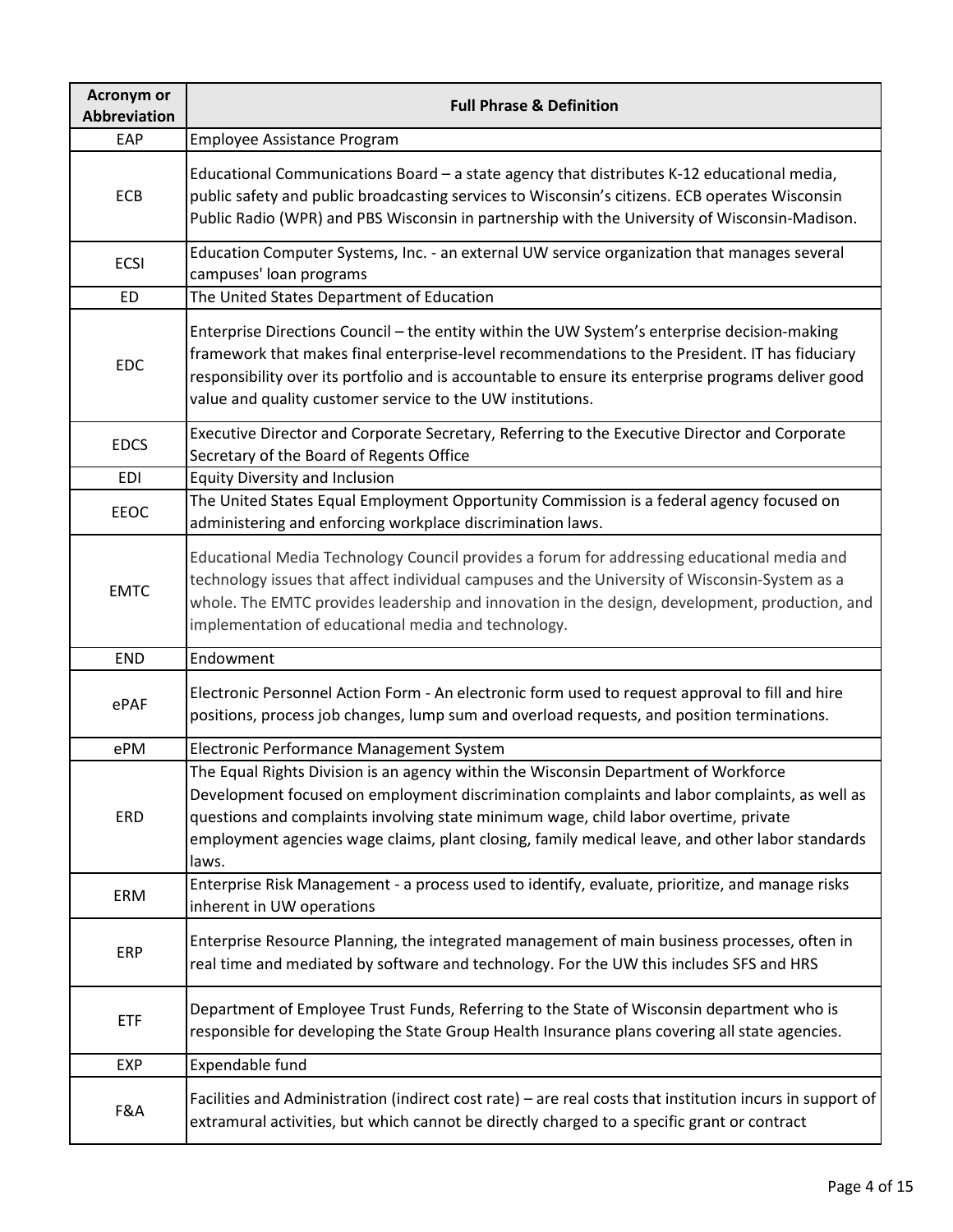| <b>Acronym or</b><br>Abbreviation | <b>Full Phrase &amp; Definition</b>                                                                                                                                                                                                                                                                                                                                                                                                                                                                                                   |
|-----------------------------------|---------------------------------------------------------------------------------------------------------------------------------------------------------------------------------------------------------------------------------------------------------------------------------------------------------------------------------------------------------------------------------------------------------------------------------------------------------------------------------------------------------------------------------------|
| FA                                | Fixed Asset, an asset with a long-term useful life that the UW uses to provide its services                                                                                                                                                                                                                                                                                                                                                                                                                                           |
| <b>FAASLI</b>                     | Faculty, Academic Staff & Limited Appointees, Referring to the faculty, academic staff and limited<br>appointees employee groups                                                                                                                                                                                                                                                                                                                                                                                                      |
| <b>FAFSA</b>                      | Free Application for Federal Student Aid-This is the form students use to apply for federal<br>financial aid.                                                                                                                                                                                                                                                                                                                                                                                                                         |
| <b>FAO</b>                        | <b>Financial Aid Officers</b>                                                                                                                                                                                                                                                                                                                                                                                                                                                                                                         |
| FAP                               | Financial and Administrative Policy - Former policy set issued by UW System. Integrated into SYS<br>policy series                                                                                                                                                                                                                                                                                                                                                                                                                     |
| <b>FEIN</b>                       | Federal Employer Identification Number - a unique nine-digit number assigned by the Internal<br>Revenue Service to business entities operating in the United States for the purposes of<br>identification                                                                                                                                                                                                                                                                                                                             |
| <b>FERPA</b>                      | Federal Educational Rights and Privacy Act - a Federal law that applies to all schools that receive<br>funds under an applicable program of the U.S. Department of Education; provides that<br>educational institutions must provide students with access to their education records, an<br>opportunity to seek to have the records amended, and some control over the disclosure of<br>information from the records; with several exceptions, schools must have a student's consent<br>prior to the disclosure of education records. |
| <b>FFEL</b>                       | Federal Family Education Loan Program - a type of student loan available through the Federal<br>government                                                                                                                                                                                                                                                                                                                                                                                                                            |
| FinAdmin                          | Financial Administration, Referring to a subunit within the Office of Finance                                                                                                                                                                                                                                                                                                                                                                                                                                                         |
| <b>FISAP</b>                      | Fiscal Operations Report and Application to Participate - a report that summarizes a campus'<br>financial aid program activities for Federal compliance                                                                                                                                                                                                                                                                                                                                                                               |
| <b>FMLA</b>                       | The Family and Medical Leave Act of 1993 is a federal labor law which requires employers to<br>provide employees with leave for qualified medical and family reasons                                                                                                                                                                                                                                                                                                                                                                  |
| <b>FPP</b>                        | Financial Policies and Procedures - former UW System policies which are now referred to as FAP                                                                                                                                                                                                                                                                                                                                                                                                                                        |
| <b>FSA</b>                        | Flexible Spending Account: An account that allows employees to save for qualifying health, dental,<br>vision and/or dependent day care expenses on a pre-tax basis.                                                                                                                                                                                                                                                                                                                                                                   |
| <b>FTE</b>                        | Full time equivalent/enrollment - fulltime equivalent converts employee head counts since some<br>may be less than 100%, which is a concept encountered in all state agencies; full time enrollment<br>performs the same conversion for student head counts                                                                                                                                                                                                                                                                           |
| <b>FTO</b>                        | Furlough Time Off - the payroll code used to track furlough time taken by an employee                                                                                                                                                                                                                                                                                                                                                                                                                                                 |
| <b>FTP</b>                        | File Transfer Protocol - a protocol designed for transferring files over the internet                                                                                                                                                                                                                                                                                                                                                                                                                                                 |
| <b>GAAP</b>                       | Generally Accepted Accounting Principles - The state Controller's Office in the Department of<br>Administration prepares the CAFR for each state fiscal year on a GAAP Basis                                                                                                                                                                                                                                                                                                                                                          |
| <b>GAGAS</b>                      | Generally Accepted Government Auditing Standards - Commonly referred to as the 'Yellow Book',<br>are produced by the Government Accountability Office provides standards used by auditors who<br>examine financial audits of governmental agencies                                                                                                                                                                                                                                                                                    |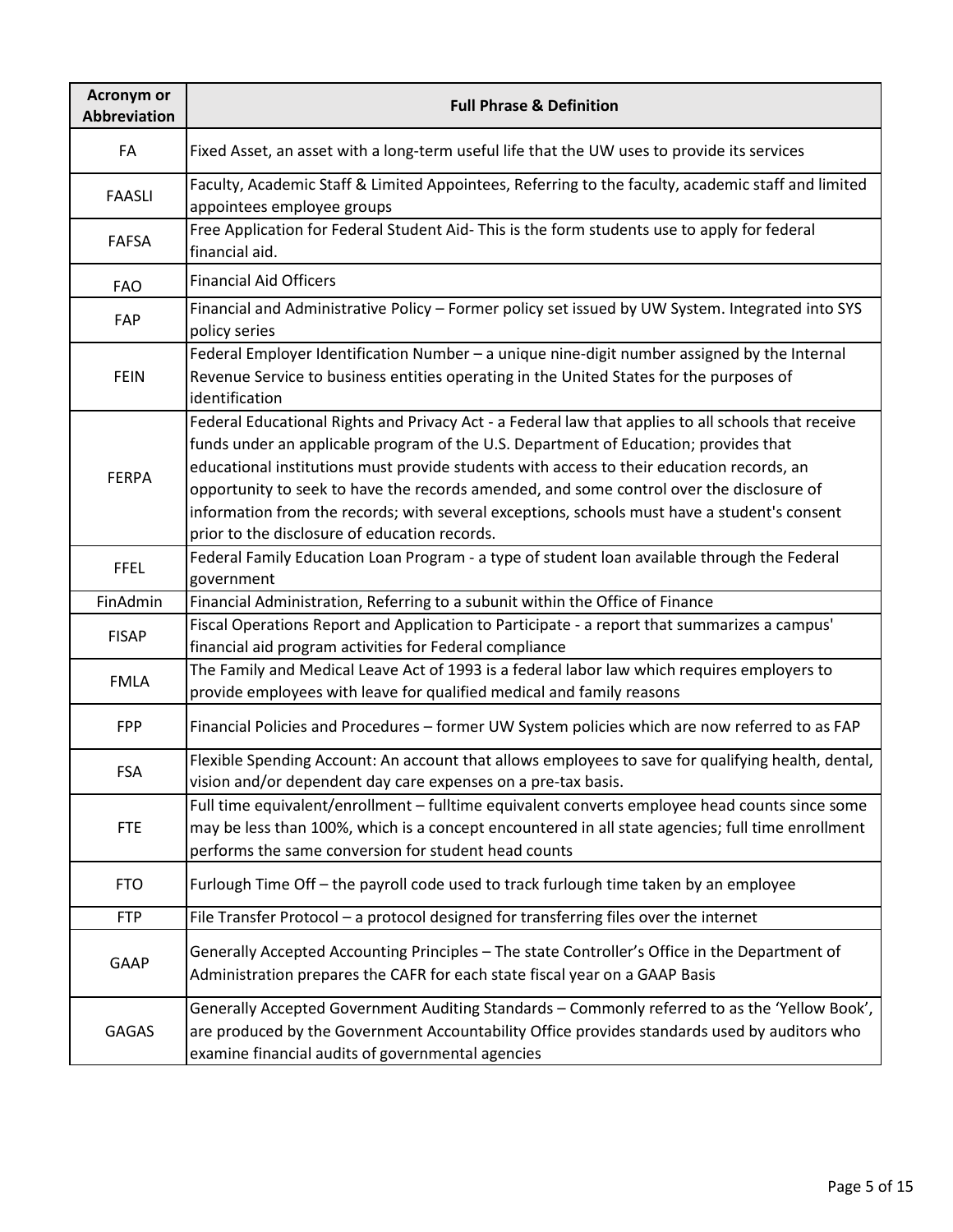| <b>Acronym or</b><br>Abbreviation | <b>Full Phrase &amp; Definition</b>                                                                                                                                                                                                                                                     |
|-----------------------------------|-----------------------------------------------------------------------------------------------------------------------------------------------------------------------------------------------------------------------------------------------------------------------------------------|
| <b>GAPP</b>                       | General Administration Policies and Procedures - former UW System policies which are now<br>integrated into the SYS policy series                                                                                                                                                       |
| GASB                              | Governmental Accounting Standards Board (GASB). An independent, private-sector organization<br>that establishes accounting and financial reporting standards for U.S. state and local governments<br>that follow Generally Accepted Accounting Principles (GAAP)                        |
| GC                                | <b>General Counsel</b>                                                                                                                                                                                                                                                                  |
| <b>GFSB</b>                       | General Fund Supported Borrowing - General Obligation borrowing managed by DOA with debt<br>service and principal covered by state funds                                                                                                                                                |
| <b>GPO</b>                        | General Program Operations - involves the UW System's primary GPR and PR appropriation; the<br>concept is to spend all available GPR dollars from this pool first, then shift remaining expenditures<br>to PR appropriations                                                            |
| <b>GPR</b>                        | General Purpose Revenue - consists of general taxes, miscellaneous receipts and revenues<br>collected by state agencies which are paid into a specific fund, lose their identity, and are then<br>available for appropriation by the Legislature                                        |
| <b>HDHP</b>                       | High Deductible Health Plan: A health insurance plan option offered by the UW System that<br>includes a Health Savings Account.                                                                                                                                                         |
| <b>HE</b>                         | Higher Education, Referring to the industry of higher education                                                                                                                                                                                                                         |
| <b>HEAB</b>                       | Wisconsin's Higher Education Aids Board - the state agency responsible for the oversight of the<br>State's financial aid system for Wisconsin residents; administers tuition reciprocity agreements,<br>tuition capitation contracts, and various grant, scholarship, and loan programs |
| <b>HLC</b>                        | Higher Learning Commission - An independent corporation and is one of six regional institutional<br>accreditors in the United States. HLC accredits degree-granting post-secondary educational<br>institutions in the North Central region, which includes Wisconsin.                   |
| <b>HR</b>                         | <b>Human Resources</b>                                                                                                                                                                                                                                                                  |
| <b>HRD</b>                        | Human Resources Director                                                                                                                                                                                                                                                                |
| <b>HRS</b>                        | Human Resources System - the Oracle/PeopleSoft software that is used for human resource,<br>benefit, and payroll business processes                                                                                                                                                     |
| <b>HRSP</b>                       | Human Resources Strategic Partner                                                                                                                                                                                                                                                       |
| <b>HSA</b>                        | Health Savings Account: An individually owned, tax-advantaged account that is a component of<br>the High Deductible Health Plan (HDHP). Intended to help save for qualifying health, dental and/or<br>vision out-of-pocket expenses on a pre-tax basis.                                 |
| 12                                | Internet 2 - a computer networking consortium led by members from the research and education<br>communities, industry, and government                                                                                                                                                   |
| IAA                               | Identification, Authentication and Authorization - provides identity management and<br>authentication services supporting the secure deployment of applications at UW System<br>institutions                                                                                            |
| IAM                               | Identity and Access Management - provides authentication and provisioning (authorization)<br>services to applications                                                                                                                                                                   |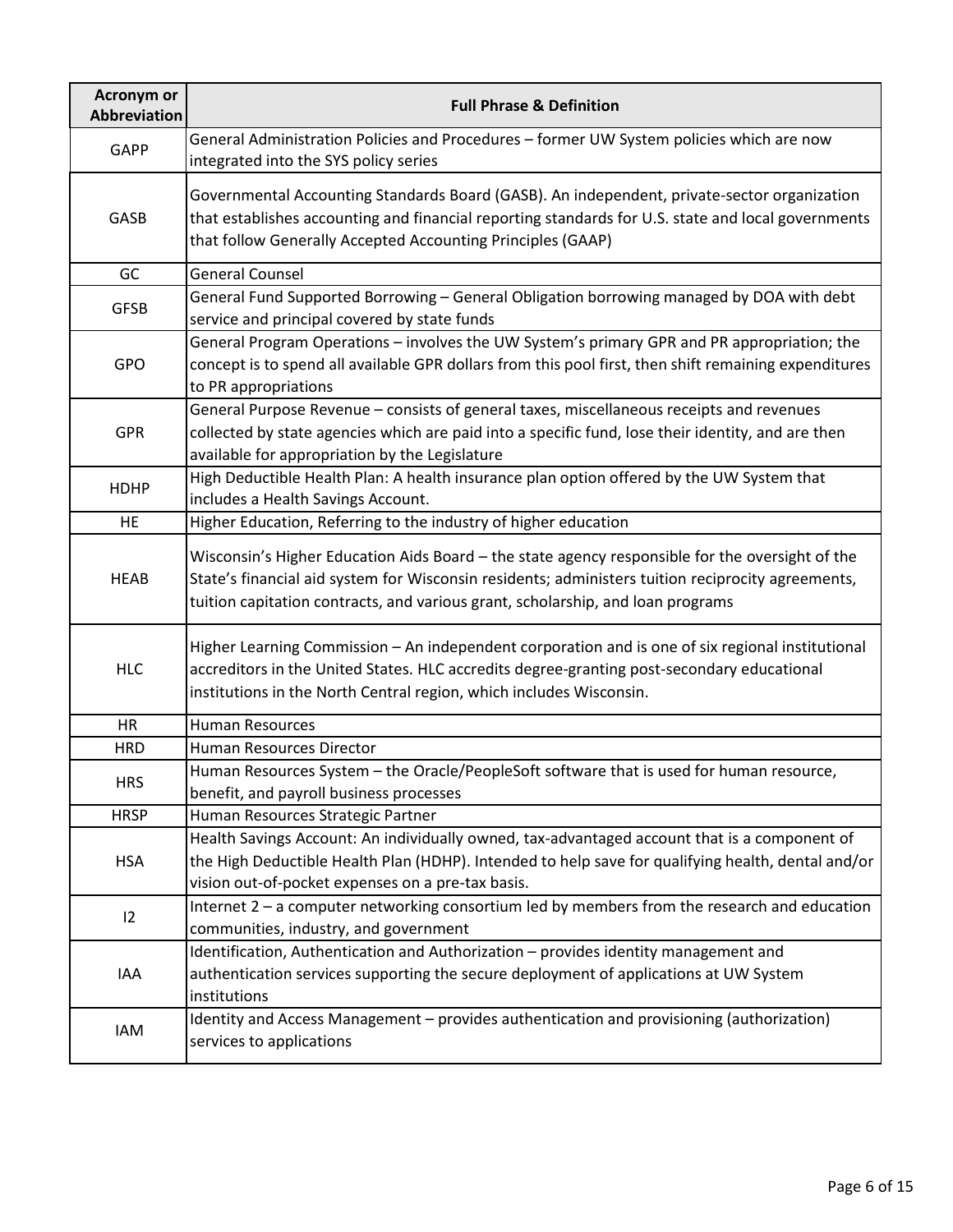| <b>Acronym or</b><br><b>Abbreviation</b> | <b>Full Phrase &amp; Definition</b>                                                                                                                                                                                                                                                                                                                                                                                                                                                                                |
|------------------------------------------|--------------------------------------------------------------------------------------------------------------------------------------------------------------------------------------------------------------------------------------------------------------------------------------------------------------------------------------------------------------------------------------------------------------------------------------------------------------------------------------------------------------------|
| <b>IBE</b>                               | Institute of Business & Entrepreneurship, Formerly known as Division of Business &<br>Entrepreneurship                                                                                                                                                                                                                                                                                                                                                                                                             |
| IC                                       | Income Cash                                                                                                                                                                                                                                                                                                                                                                                                                                                                                                        |
| <b>ICE</b>                               | Immigration & Customs Enforcement, federal agency responsible for those areas of government                                                                                                                                                                                                                                                                                                                                                                                                                        |
| ICI                                      | Income Continuation Insurance - an income replacement plan that replaces a portion of your<br>income if you are unable to work because of sickness or injury (both short and long term)                                                                                                                                                                                                                                                                                                                            |
| ICS                                      | Instructional Communication Systems - an academic support unit within the University of<br>Wisconsin - Extension Broadcasting and Media Innovations division                                                                                                                                                                                                                                                                                                                                                       |
| <b>IIA</b>                               | Institute of Internal Auditors - a professional organization for internal auditors; provides<br>professional development opportunities, certification, research, and technical guidance                                                                                                                                                                                                                                                                                                                            |
| <b>IPEDS</b>                             | Integrates Postsecondary Education Data System - a system of interrelated surveys conducted<br>annually by the National Center for Education Statistics (NCES) to gather data (enrollments,<br>program completions, graduation rates, faculty and staff, finance, institutional prices, and student<br>financial aid) from every higher education institution that participates in the Federal student<br>financial aid programs; the data is available to researchers and others through the IPEDS Data<br>Center |
| IR                                       | <b>Institutional Research</b>                                                                                                                                                                                                                                                                                                                                                                                                                                                                                      |
| <b>ISIS</b>                              | Integrated Student Information System - a PeopleSoft student system used by UW-Madison and<br>other institutions to record tuition and fee balances and other academic tracking information;<br>some institutions refer to this PeopleSoft module as Campus Solutions                                                                                                                                                                                                                                              |
| $\mathsf{I}\mathsf{T}$                   | <b>Information Technology</b>                                                                                                                                                                                                                                                                                                                                                                                                                                                                                      |
| <b>ITMC</b>                              | Information Technology Management council - a system-wide group established to consider<br>information technology matters of common interest among University of Wisconsin institutions                                                                                                                                                                                                                                                                                                                            |
| <b>IYC</b>                               | It's Your Choice: The branding of ETF's benefits open enrollment period. UW System refers to this<br>period as Annual Benefits Enrollment (ABE).                                                                                                                                                                                                                                                                                                                                                                   |
| <b>JAC</b>                               | Joint Audit Committee - a legislative committee that may direct LAB to conduct audits/<br>evaluations, receive and review reports issued by LAB, conduct hearings on LAB reports, and<br>introduce legislation pertaining to LAB recommendations                                                                                                                                                                                                                                                                   |
| <b>JCOER</b>                             | Joint Committee on Employment Relations - a legislative committee that oversees and approves<br>state and UW employee wages, benefits, travel reimbursement rates, and personnel management<br>regulations, including those established through negotiations with labor organizations                                                                                                                                                                                                                              |
| <b>JET</b>                               | Journal Entry Tool, an application used by users in the UW for inputting financial transactions to<br>be uploaded into SFS                                                                                                                                                                                                                                                                                                                                                                                         |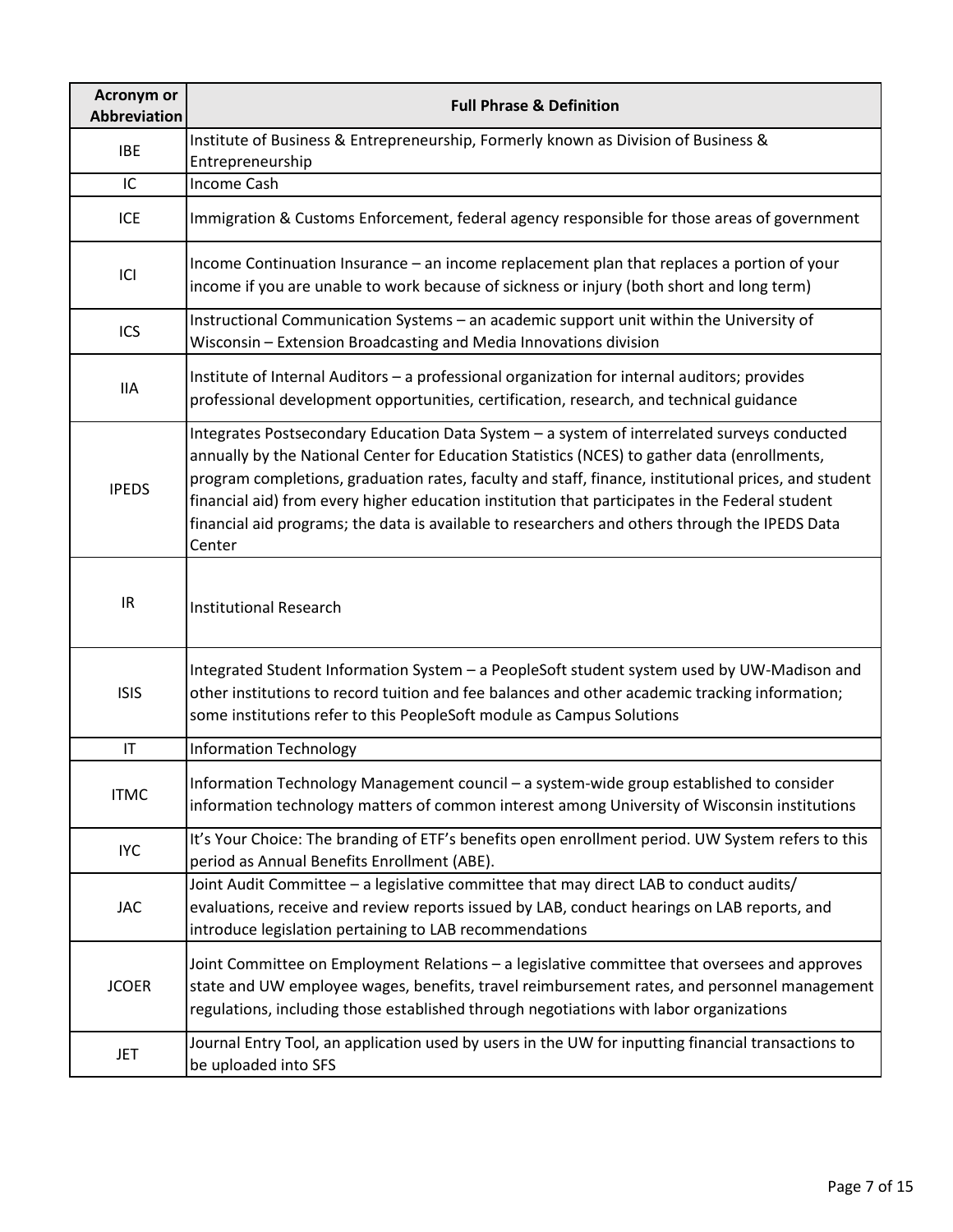| <b>Acronym or</b><br><b>Abbreviation</b> | <b>Full Phrase &amp; Definition</b>                                                                                                                                                                                                                                                                                                                                                                           |
|------------------------------------------|---------------------------------------------------------------------------------------------------------------------------------------------------------------------------------------------------------------------------------------------------------------------------------------------------------------------------------------------------------------------------------------------------------------|
| <b>JFC</b>                               | joint Finance Committee - a legislative committee that is charged with the review of all state<br>appropriations and revenues                                                                                                                                                                                                                                                                                 |
| KPI                                      | Key Performance Indicators - a measurable value that demonstrates how effectively a company is<br>achieving key business objectives                                                                                                                                                                                                                                                                           |
| LAB                                      | Legislative Audit Bureau - a nonpartisan service agency that conducts audits/evaluations of state<br>agency operations to ensure financial transactions are legal and proper and to determine whether<br>programs are administered effectively efficiently and in accordance with the policies of the<br>Legislature and the Governor                                                                         |
| LE.                                      | Learning Environment - diverse locations, contexts, and cultures in which students learn.                                                                                                                                                                                                                                                                                                                     |
| <b>LFB</b>                               | Legislative Fiscal Bureau - a nonpartisan service agency that provides fiscal and program<br>information/analyses to the Wisconsin Legislature, its committees, and individual legislators and<br>serves as staff to JAC; the primary focus of the Bureau is the State's biennial budget                                                                                                                      |
| <b>LIRC</b>                              | The Labor & Industry Review Commission is an independent Wisconsin administrative agency<br>focused on providing a fair and impartial review of the employment law decisions of<br>administrative law judges in cases involving Unemployment Insurance, Worker's Compensation,<br>and Equal Rights.                                                                                                           |
| LL                                       | Legislative Liaison- Each campus has a designated person that is responsible for legislative<br>relations on their campus who work closely with UW System's Government Relations Team                                                                                                                                                                                                                         |
| LMS                                      | Learning Management System - a software application for the administration, documentation,<br>tracking, reporting, and delivery of educational courses, training programs, or learning and<br>development programs                                                                                                                                                                                            |
| <b>LPARS</b>                             | Logical partitions - a subset of a computer's hardware resources, virtualized as a separate<br>computer                                                                                                                                                                                                                                                                                                       |
| LT                                       | Long-term funds                                                                                                                                                                                                                                                                                                                                                                                               |
| <b>LTDC</b>                              | Learning Technology Development Council - a unit of UW System Office of Learning and<br>Information Technology (OLIT) that brings together learning technologists, instructional designers,<br>and faculty technology support professionals on all UW campuses in their quest to support faculty<br>and students to integrate instructional technology with the goal to improve student learning<br>outcomes. |
| <b>LTE</b>                               | Limited term employee - a group of employees who are appointed to fill civil service positions<br>that are temporary or temporarily vacant; LTEs are paid on an hourly basis and may not work<br>more than 1,043 hours per year in each LTE position                                                                                                                                                          |
| <b>MFA</b>                               | Multi-Factor Authentication is an authentication method where the user must present two or<br>more pieces of evidence (factors) to be authenticated such as a password and a code from a fob.<br>UWSA utilizes Duo in this capacity which can be linked to a fob and/or through a smart phone<br>application. While most 4 year campuses also utilize Duo some utilize other MFA products.                    |
| <b>MOOC</b>                              | Massive open online course - an online course aimed at unlimited participation and open access<br>via the web                                                                                                                                                                                                                                                                                                 |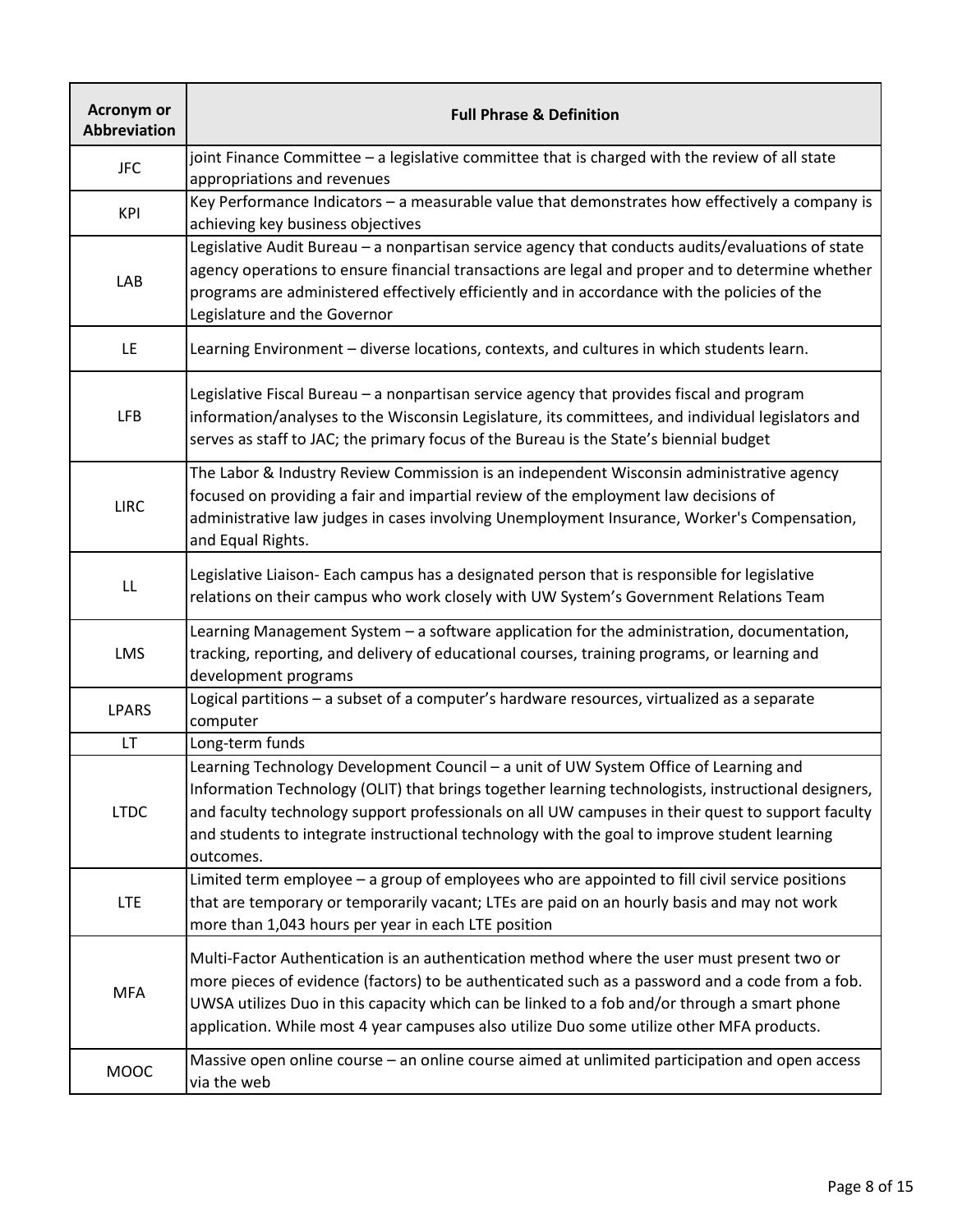| <b>Acronym or</b><br>Abbreviation | <b>Full Phrase &amp; Definition</b>                                                                                                                                                                                                                                                                                                                                                                                                                                                              |
|-----------------------------------|--------------------------------------------------------------------------------------------------------------------------------------------------------------------------------------------------------------------------------------------------------------------------------------------------------------------------------------------------------------------------------------------------------------------------------------------------------------------------------------------------|
| <b>NACUBO</b>                     | National Association of College and University Business Officers - a professional organization for<br>business officers within higher education                                                                                                                                                                                                                                                                                                                                                  |
| OA                                | Open Access is the free, immediate, online availability of research articles coupled with the rights<br>to use these articles fully in the digital environment.                                                                                                                                                                                                                                                                                                                                  |
| <b>OCR</b>                        | The Office for Civil Rights is an agency within the U.S. Department of Education focused on<br>enforcing civil rights laws prohibiting schools from engaging in discrimination on the basis of race,<br>color, national origin, sex, disability, age, or other protected categories.                                                                                                                                                                                                             |
| <b>OER</b>                        | Open Educational Resources are teaching, learning and research materials in any medium - digital<br>or otherwise - that reside in the public domain or have been released under an open license that<br>permits no-cost access, use, adaptation and redistribution by others with no or limited<br>restrictions. (Source: https://en.wikipedia.org/wiki/UNESCO_2012_Paris_OER_Declaration and<br>https://hewlett.org/strategy/open-educational-resources/)                                       |
| <b>OGC</b>                        | <b>Office of General Counsel</b>                                                                                                                                                                                                                                                                                                                                                                                                                                                                 |
| <b>OIA</b>                        | Oracle Identity Analytics - provides enterprises with the ability to define and manage roles and<br>automate critical identity-based controls                                                                                                                                                                                                                                                                                                                                                    |
| <b>OIM</b>                        | Oracle Identity Management Application - a software application by Oracle Corporation which<br>provides identity and access management (IAM) technologies                                                                                                                                                                                                                                                                                                                                        |
| OIS                               | Office of Information Security - The UW System department that oversees the security of the<br>institution's information, and supports the academic and research ambitions of the UW<br>Community                                                                                                                                                                                                                                                                                                |
| OLIT                              | Office of Learning and Information Technology Services - The UW System Administration's<br>department supporting the use of technology to enhance the teaching and learning mission of the<br>UW System institutions                                                                                                                                                                                                                                                                             |
| OMB                               | Office of Management and Budget - a Federal agency whose predominant mission is to oversee<br>the preparation of the Federal budget and to supervise its administration in Executive Branch<br>agencies                                                                                                                                                                                                                                                                                          |
| <b>OPAR</b>                       | Office of Policy Analysis and Research - a unit within UWSA that supports system-wide planning,<br>policy development, and evaluation through the collection and analysis of data and that<br>disseminates statistical reports for internal and external use                                                                                                                                                                                                                                     |
| OPEB                              | Other Post-Employment Benefits - Benefits, other than pensions, that a state and local<br>government employee receives as part of a package of retirement benefits. Examples include life<br>insurance premiums, healthcare premiums, and deferred-compensation arrangements. GASB<br>Statement No. 75, Accounting and Financial Reporting for Postemployment Benefits Other Than<br>Pensions provides guidance for proper accounting and financial reporting by state and local<br>governments. |
| <b>OSER</b>                       | Officer of State Employment Relations, The former name of the State of Wisconsin Department of<br>Personnel Management                                                                                                                                                                                                                                                                                                                                                                           |
| <b>OSLP</b>                       | Office of Safety and Loss Prevention - a unit within UWSA that provides guidance to UW<br>institutions for maintaining a safe, healthy environment for faculty, staff, students, and others<br>using UW programs and facilities                                                                                                                                                                                                                                                                  |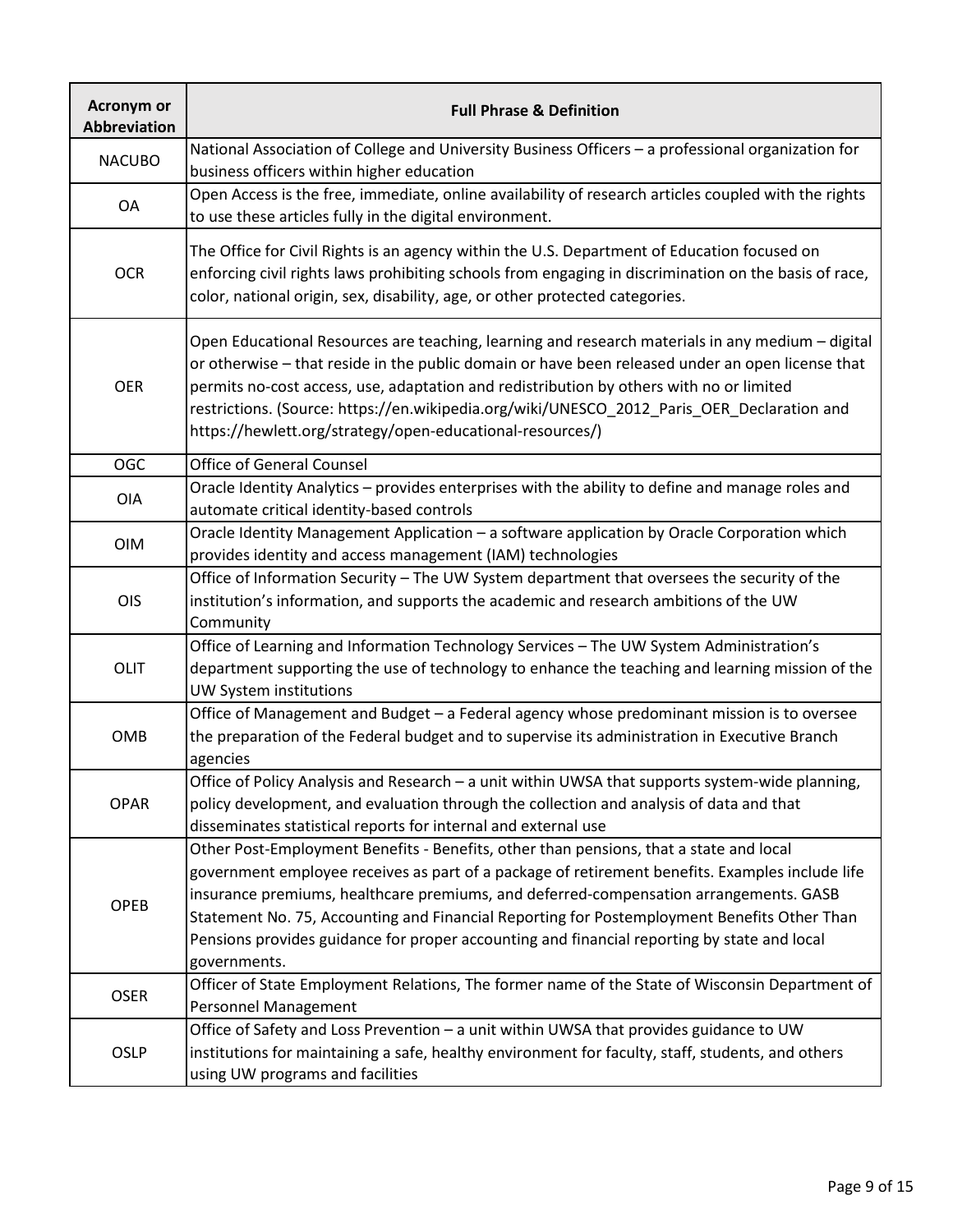| <b>Acronym or</b><br><b>Abbreviation</b> | <b>Full Phrase &amp; Definition</b>                                                                                                                                                                                                                                                                                                                                                                                                                                                                                                                                                                                                                                                                  |
|------------------------------------------|------------------------------------------------------------------------------------------------------------------------------------------------------------------------------------------------------------------------------------------------------------------------------------------------------------------------------------------------------------------------------------------------------------------------------------------------------------------------------------------------------------------------------------------------------------------------------------------------------------------------------------------------------------------------------------------------------|
| <b>OTS</b>                               | <b>Office of Technical Services</b>                                                                                                                                                                                                                                                                                                                                                                                                                                                                                                                                                                                                                                                                  |
| PC                                       | <b>Principal Cash</b>                                                                                                                                                                                                                                                                                                                                                                                                                                                                                                                                                                                                                                                                                |
| P-Card or Pro-<br>Card                   | Purchasing Card - a charge card issued to an authorized UW employee (permanent, project, or<br>LTE), by the campus, through the Master Agreement between the State of Wisconsin and US Bank                                                                                                                                                                                                                                                                                                                                                                                                                                                                                                          |
| PCI                                      | Payment Card Industry - Businesses associated with debit, credit, and other payment cards. A PCI<br>Standard is mandated by the card brands but administered by the Payment Card Industry Security<br>Standards Council. The standard was created to increase controls around cardholder data to<br>reduce credit card fraud. Validation of compliance is performed annually or quarterly,[1] either by<br>an external Qualified Security Assessor (QSA) or by a firm specific Internal Security Assessor (ISA)<br>that creates a Report on Compliance for organizations handling large volumes of transactions, or<br>by Self-Assessment Questionnaire (SAQ) for companies handling smaller volumes |
| PD                                       | Position Description, or Professional Development                                                                                                                                                                                                                                                                                                                                                                                                                                                                                                                                                                                                                                                    |
| PIO                                      | Public Information Officer- Each campus has a designated person that is responsible for media<br>relations on their campus who work closely with the UW System's Communications Team.                                                                                                                                                                                                                                                                                                                                                                                                                                                                                                                |
| PIR                                      | Payment to Individual Report - the required mechanism for making payment to a non-employee<br>or individual that is "a person who is not a company, partnership, corporation, association,<br>organization, trust or estate, and for whom an employer-employee relationship does not exist"                                                                                                                                                                                                                                                                                                                                                                                                          |
| PKI                                      | Public Key Infrastructure - a set of roles, policies, hardware, software, and procedures needed to<br>create, manage, distribute, use, store and revoke digital certificates and manage public-key<br>encryption                                                                                                                                                                                                                                                                                                                                                                                                                                                                                     |
| <b>PMBA</b>                              | Portfolio, Program, Project Management, and Business Analysis Group collaborates, promotes the<br>value and sharing of best practices in business analysis and portfolio, program and project<br>management across the UW System community.                                                                                                                                                                                                                                                                                                                                                                                                                                                          |
| PO                                       | Purchase Order, an official document issued by a buyer committing to pay a seller an agreed price<br>for products or services                                                                                                                                                                                                                                                                                                                                                                                                                                                                                                                                                                        |
| PR                                       | Program Revenue - consists of revenues that credited to an appropriation to finance a specified<br>program or state agency                                                                                                                                                                                                                                                                                                                                                                                                                                                                                                                                                                           |
| <b>PRSB</b>                              | Program Revenue Supported Borrowing - Program Revenue borrowing managed by DOA with<br>debt service and principal covered by UW Institutional Fees                                                                                                                                                                                                                                                                                                                                                                                                                                                                                                                                                   |
| PS                                       | PeopleSoft - an e-business software product line owned by Oracle for general business processes,<br>such as materials management, and applications for specific industries, such as the automotive,<br>communications and higher education fields                                                                                                                                                                                                                                                                                                                                                                                                                                                    |
| QE                                       | Quarter end                                                                                                                                                                                                                                                                                                                                                                                                                                                                                                                                                                                                                                                                                          |
| R1                                       | Research I university - a category that the Carnegie Classification of Institutions of Higher<br>Education uses to indicate universities in the United States that engage in the highest levels of<br>research activity (includes UW-Madison and UW-Milwaukee)                                                                                                                                                                                                                                                                                                                                                                                                                                       |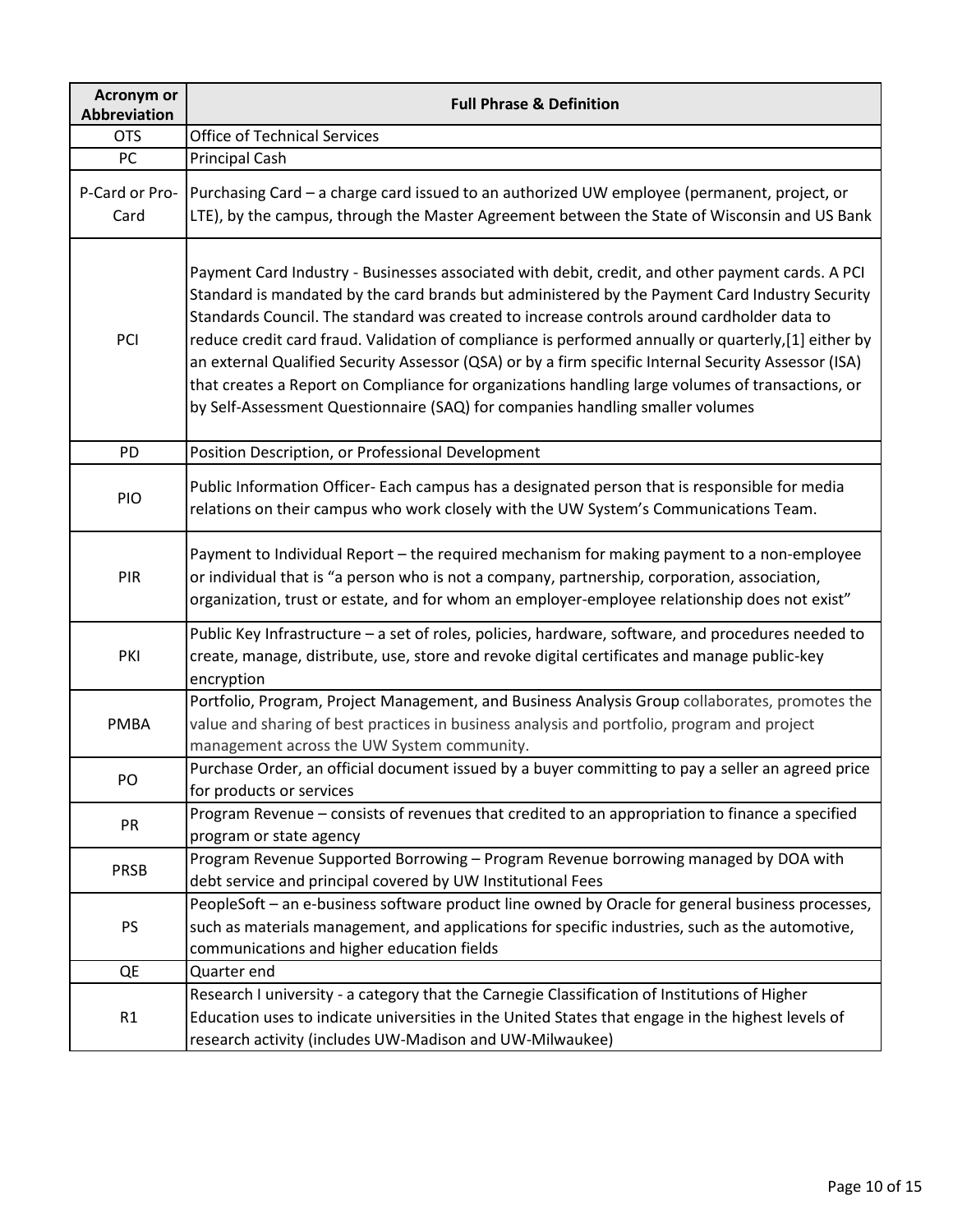| <b>Acronym or</b><br><b>Abbreviation</b> | <b>Full Phrase &amp; Definition</b>                                                                                                                                                                                                                                                                                        |
|------------------------------------------|----------------------------------------------------------------------------------------------------------------------------------------------------------------------------------------------------------------------------------------------------------------------------------------------------------------------------|
| <b>REDI</b>                              | Research, Economic Development, and Innovation Committee - a committee of the Board of<br>Regents, staffed by the UW System Office of Corporate Relations & Economic Engagement                                                                                                                                            |
| <b>RFB</b>                               | Request for Bid - a competitive procurement process where there are well established<br>specifications and an award is made to the low bidder that meets the specifications                                                                                                                                                |
| <b>RFP</b>                               | Request for Proposal - a competitive procurement process involving the solicitation of proposals<br>when an award cannot be made strictly on specifications or price and several firms are qualified to<br>furnish the product or service; this process typically involves an evaluation team that scores the<br>proposals |
| <b>RGT</b>                               | 780 Regent St.                                                                                                                                                                                                                                                                                                             |
| <b>RPD</b>                               | Regent Policy Document - policies adopted pursuant to the policy-making authority vested in the<br>Board of Regents by Chapter 36 of the Wisconsin Statutes                                                                                                                                                                |
| <b>RSI</b>                               | Required Supplemental Information - is information that a designated accounting standard-setter<br>(e.g. FASB, GASB) requires to accompany the basic financial statements                                                                                                                                                  |
| <b>RSP</b>                               | Research & Sponsored Programs - a division of UW-Madison, organized within the Graduate<br>School, which tracks compliance with gifts, grants, and contacts from local, state, Federal, and<br>private sources                                                                                                             |
| SAM                                      | System for Award Management (SAM). The official website of the U.S. government used to<br>register to do business with the U.S. government                                                                                                                                                                                 |
| <b>SBC</b>                               | State Building Commission - approves funding and capital plans for advancement to the biennial<br>budget process                                                                                                                                                                                                           |
| <b>SBDC</b>                              | <b>Small Business Development Center</b>                                                                                                                                                                                                                                                                                   |
| SCO                                      | State Controller's Office - a unit within DOA that establishes accounting policies and procedures,<br>maintains the stat's central payroll and accounting system, monitors agency internal control<br>procedures, and produces the state's annual fiscal and financial reports                                             |
| <b>SCUP</b>                              | Society for College and University Planning - a professional association for higher education<br>planning in facilities, academic, financial and resource management                                                                                                                                                       |
| <b>SDC</b>                               | Statewide Debt Collections (SDC). The State Debt Collection (SDC) program was authorized in the<br>2009 Wisconsin Act 28 and allows state agencies to partner with the Department of Revenue<br>(DOR) in collection of debt to enhance current collections operations                                                      |
| <b>SEFA</b>                              | Schedule of Expenditures of Federal Awards - All expenditures of Federal funds must be<br>accounted for in the annual SEFA whether funds are received directly from a Federal agency or<br>indirectly from a pass-through entity                                                                                           |
| <b>SEG</b>                               | Segregated Revenue - consists of revenues which, by law, are deposited into funds other than the<br>general fund and are available for the purposes for which such funds are created                                                                                                                                       |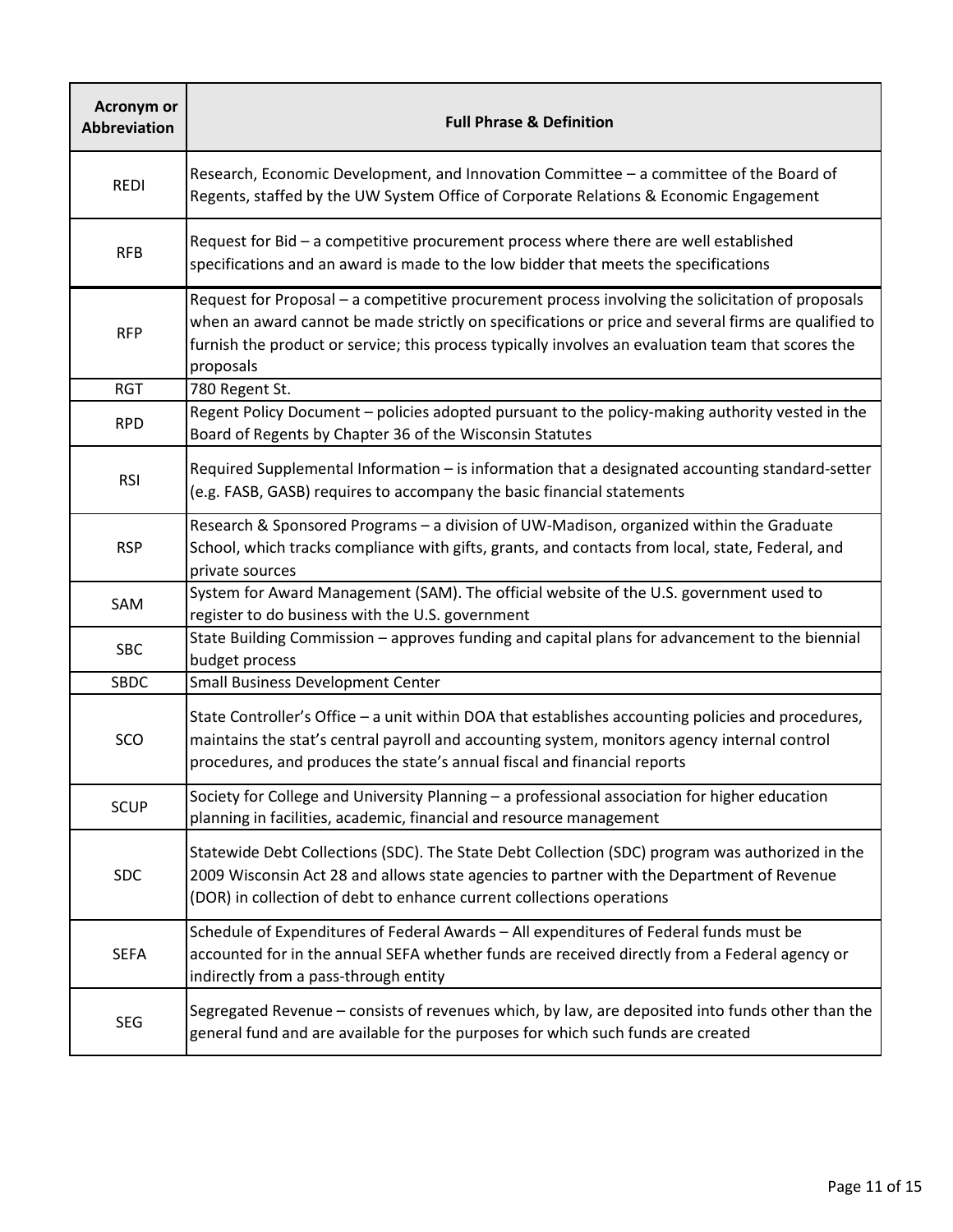| <b>Acronym or</b><br><b>Abbreviation</b> | <b>Full Phrase &amp; Definition</b>                                                                                                                                                                                                                                                                                                                                                                                                       |
|------------------------------------------|-------------------------------------------------------------------------------------------------------------------------------------------------------------------------------------------------------------------------------------------------------------------------------------------------------------------------------------------------------------------------------------------------------------------------------------------|
| <b>SEI</b>                               | Statement of Economic Interests - an annual disclosure of financial relationships required of state<br>public officials and university employees who have designated contract authority and/or serve as<br>executive directors of an institution's primary fundraising or real estate foundation                                                                                                                                          |
| <b>SFS</b>                               | Shared Financial System - the official accounting system of the UW System                                                                                                                                                                                                                                                                                                                                                                 |
| <b>SHEEO</b>                             | The State Higher Education Executive Officers Association                                                                                                                                                                                                                                                                                                                                                                                 |
| <b>SIS</b>                               | Student Information System - The backbone that supports the student life cycle. Includes<br>administrative functions like Admissions, Financial Aid, Student Financials, Student Records,<br>Curriculum, and Enrollment                                                                                                                                                                                                                   |
| SQR                                      | Structured Query Report - a programming language designed for generating reports from<br>database management system management systems                                                                                                                                                                                                                                                                                                    |
| <b>SSAO</b>                              | Senior Student Affairs Officer - often an assistant vice chancellor or above position that is<br>responsible for promoting student learning and development by providing services/programs that<br>enhance student educational experiences                                                                                                                                                                                                |
| <b>SSEO</b>                              | Senior Strategic Enrollment Officers                                                                                                                                                                                                                                                                                                                                                                                                      |
| <b>STAR</b>                              | State Transforming Agency Resources - State of Wisconsin enterprise-wide system that maintains<br>the state's finance, budget, procurement, business intelligence and human resource functions.<br>PeopleSoft Oracle software is often referred to as STAR. Information from the UW SFS system is<br>daily interface to STAR.                                                                                                             |
| SWIB                                     | State of Wisconsin Investment Board                                                                                                                                                                                                                                                                                                                                                                                                       |
| SYS policies                             | UW System Administrative policies - Systemwide policy series covering academic affairs, student<br>affairs, finance, and general administration topics. SYS policies are approved by the UW System<br>President.                                                                                                                                                                                                                          |
| <b>TAG</b>                               | Technical Advisory Group - provides technical, operational and policy recommendations to the<br>IAM Steering Committee, CIO Council, IAM Support Team and other key groups                                                                                                                                                                                                                                                                |
| <b>TC</b>                                | Terms and conditions                                                                                                                                                                                                                                                                                                                                                                                                                      |
| T-Card                                   | Travel Card - a credit card that provides an alternate method of payment for official, state<br>business travel expenses                                                                                                                                                                                                                                                                                                                  |
| <b>TER</b>                               | Travel Expense Report - a form used to request and approve reimbursement of travel costs                                                                                                                                                                                                                                                                                                                                                  |
| <b>TF</b>                                | <b>Trust Funds</b>                                                                                                                                                                                                                                                                                                                                                                                                                        |
| <b>TIS</b>                               | Transfer Information System - a statewide initiative to improve transfer for Wisconsin students,<br>includes tools such as Credit Transfer Wizards, Transfer Guides, Articulation Agreements,<br>Universal Credit Transfer Agreement and Transfer Plans                                                                                                                                                                                   |
| <b>TISC</b>                              | Technology Information Security council - UW council to oversee, develop and maintain an<br>enterprise, systemwide information security program designed to ensure the confidentiality,<br>integrity and availability of UW System Administration (UWSA) and institutions' information assets<br>from unauthorized access, loss, alteration or damage while supporting the open, information<br>sharing needs of the academic environment |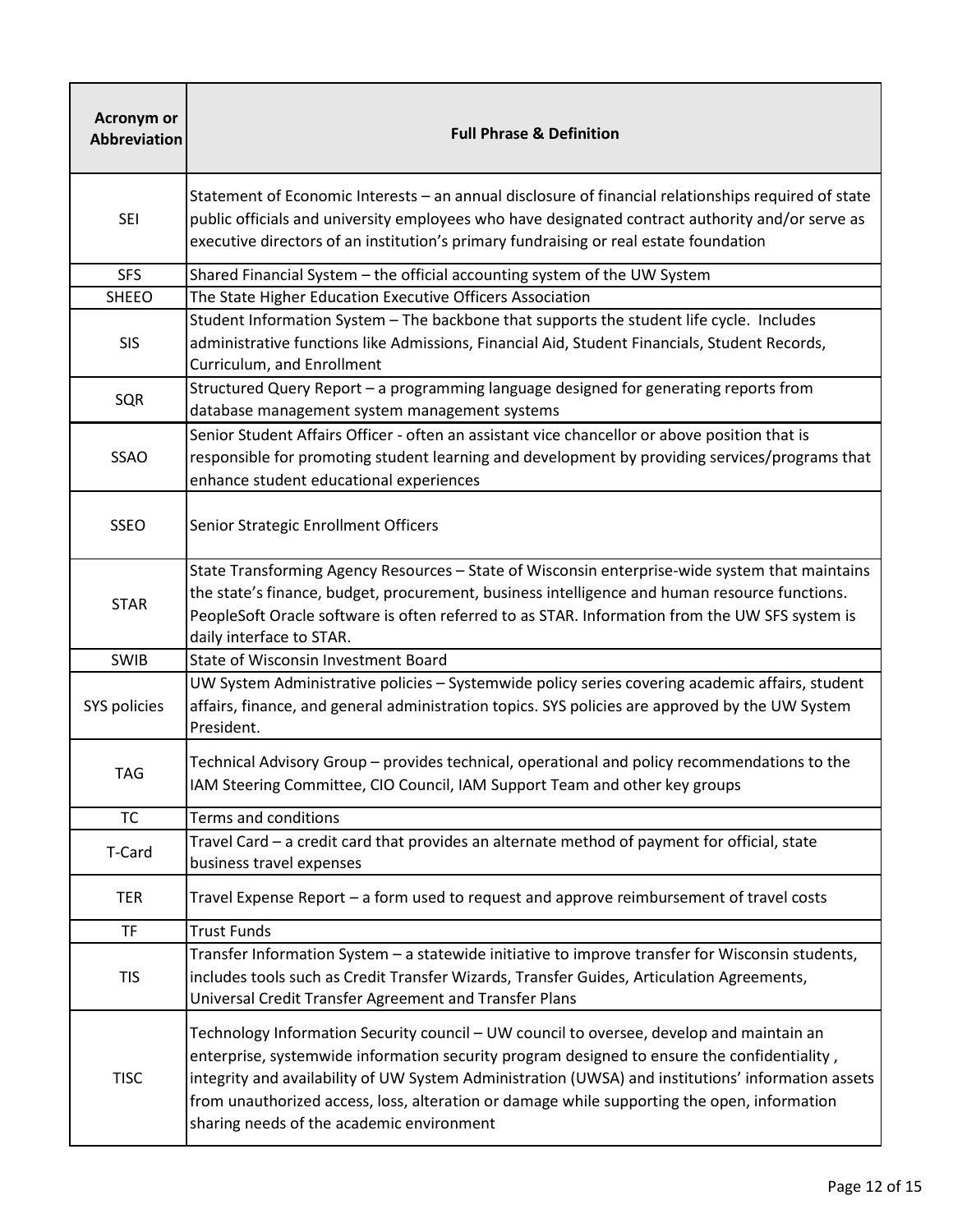| Acronym or<br><b>Abbreviation</b> | <b>Full Phrase &amp; Definition</b>                                                                                                                                                                                                                                                                                                                                                                                                                                        |
|-----------------------------------|----------------------------------------------------------------------------------------------------------------------------------------------------------------------------------------------------------------------------------------------------------------------------------------------------------------------------------------------------------------------------------------------------------------------------------------------------------------------------|
| <b>TMT</b>                        | Talent Management Team, Referring to a specific team within UW System Human Resources                                                                                                                                                                                                                                                                                                                                                                                      |
| <b>TOP</b>                        | Treasury Offset Program (TOP). A federal centralized offset program which collects delinquent<br>debts owed to federal agencies and states                                                                                                                                                                                                                                                                                                                                 |
| <b>TSA</b>                        | <b>Tax-Sheltered Annuity</b>                                                                                                                                                                                                                                                                                                                                                                                                                                               |
| <b>TTC</b>                        | Title and Total Compensation Study - UW System and UW-Madison project to redesign job title<br>and compensation structures.                                                                                                                                                                                                                                                                                                                                                |
| <b>UAS</b>                        | University Accounting Services - an external UW service organization that manages several<br>campus's loan programs                                                                                                                                                                                                                                                                                                                                                        |
| <b>UBIT</b>                       | Unrelated Business Income Tax - a tax required from typically tax-exempt organizations if the<br>revenue-generating activity is not substantially related to the UW institution's mission                                                                                                                                                                                                                                                                                  |
| <b>UDB</b>                        | Uniform Dental Benefits: The preventive dental insurance benefits provided as a component of<br>your health insurance plan (if elected).                                                                                                                                                                                                                                                                                                                                   |
| <b>UDDS</b>                       | Unit-division-department-sub department - this was an old department identifier that pre-dates<br>SFS. For SFS purposes, the unit is the campus, and the DDS portion is the Department id (DeptID)                                                                                                                                                                                                                                                                         |
| UG                                | Uniform Guidance - a government-wide framework for grants management. An authoritative set<br>of rules and requirements for Federal awards that synthesizes and supersedes guidance from<br>earlier OMB circulars                                                                                                                                                                                                                                                          |
| <b>UPG</b>                        | Unclassified Personnel Guidelines - provides a systemwide framework for title usage, describes<br>UWSA and UW institution authority for assignment of unclassified titles, offers general<br>descriptions of unclassified titles, and furnishes each institution with the official list of title codes<br>for budget and payroll purposes; The BOR is charged by statute with administering unclassified<br>employment and the UPGs are meant to provide guidance to do so |
| <b>UPK</b>                        | User Productivity Kit - a Training tool used by HRS                                                                                                                                                                                                                                                                                                                                                                                                                        |
| <b>UPS</b>                        | University Personnel System - Personnel system and operational policies that govern UW System<br>institutions other than UW-Madison. UPS Operational policies were developed as of July 1, 2015<br>and were integrated into the SYS policy set on July 15, 2019                                                                                                                                                                                                            |
| <b>USCIS</b>                      | U.S. Citizenship and Immigration Services, federal agency responsible for those services.                                                                                                                                                                                                                                                                                                                                                                                  |
| UW                                | University of Wisconsin                                                                                                                                                                                                                                                                                                                                                                                                                                                    |
| UWEC or<br><b>UWEAU</b>           | <b>UW-Eau Claire</b>                                                                                                                                                                                                                                                                                                                                                                                                                                                       |
| <b>UWEX</b>                       | <b>UW-Extended Campus</b>                                                                                                                                                                                                                                                                                                                                                                                                                                                  |
| UWGB or<br><b>UWGBY</b>           | <b>UW-Green Bay</b>                                                                                                                                                                                                                                                                                                                                                                                                                                                        |
| <b>UWHCA</b>                      | UW Hospitals and Clinics Authority - the statutory public authority that governs UW Health, a<br>regional health system partnered with UW School of Medicine and Public Health (UWSMPH)                                                                                                                                                                                                                                                                                    |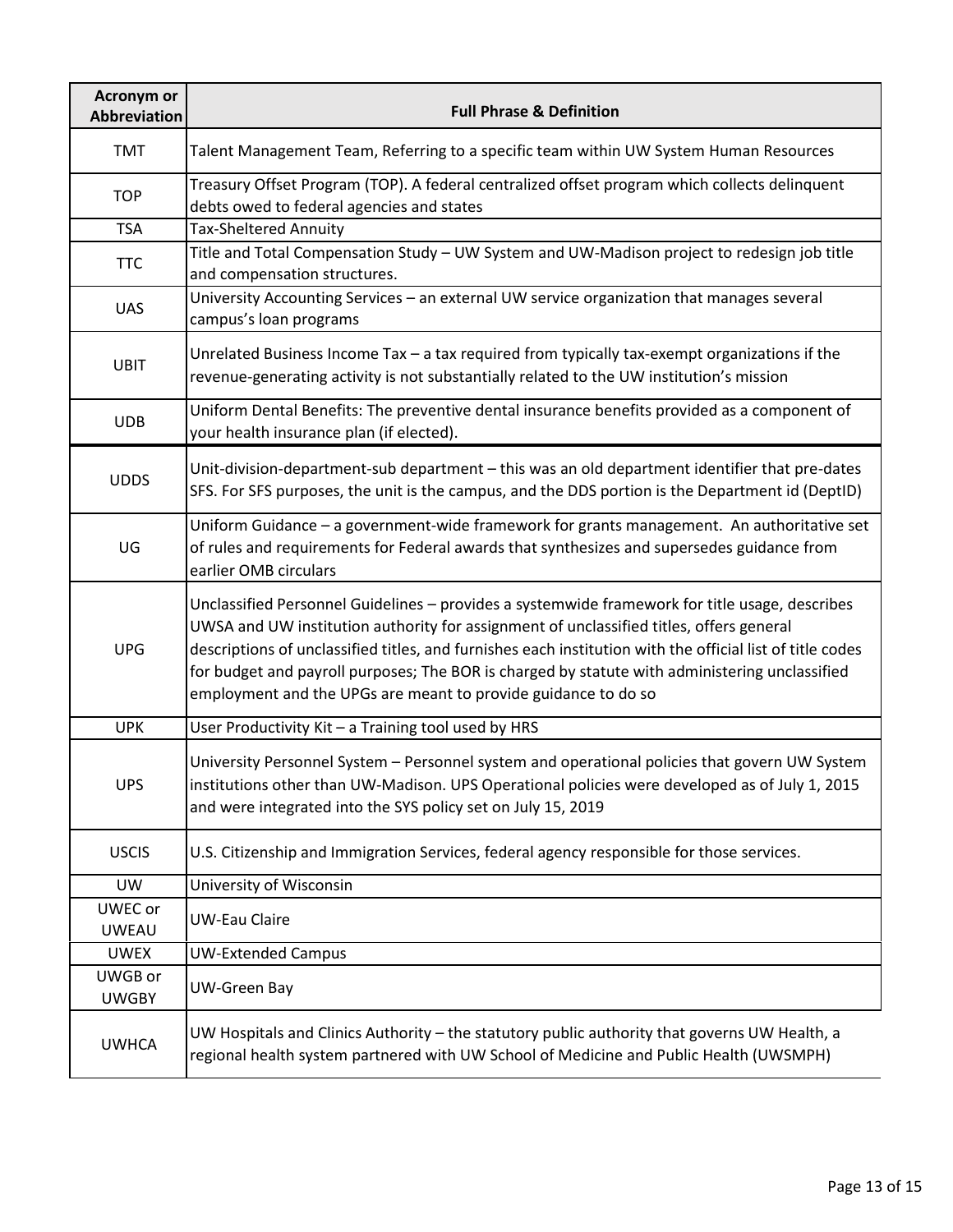| <b>Acronym or</b><br><b>Abbreviation</b> | <b>Full Phrase &amp; Definition</b>                                                                                                                                                                                                                                                                          |
|------------------------------------------|--------------------------------------------------------------------------------------------------------------------------------------------------------------------------------------------------------------------------------------------------------------------------------------------------------------|
| UWL or UWLAC<br>or UWLAX                 | <b>UW-La Crosse</b>                                                                                                                                                                                                                                                                                          |
| UWM or<br><b>UWMIL</b>                   | UW-Milwaukee                                                                                                                                                                                                                                                                                                 |
| UW-MIST                                  | UW-Madison Information Security Team - a collaborative group of campus IT staff and<br>management with a common interest in promotion information security at UW Madison                                                                                                                                     |
| UWMSN or<br><b>UWMAD</b>                 | UW-Madison                                                                                                                                                                                                                                                                                                   |
| UWO or<br><b>UWOSH</b>                   | UW-Oshkosh                                                                                                                                                                                                                                                                                                   |
| <b>UWPKS</b> or<br><b>UWPRK</b>          | UW-Parkside                                                                                                                                                                                                                                                                                                  |
| <b>UWPLT</b>                             | UW-Platteville                                                                                                                                                                                                                                                                                               |
| UWRF or<br><b>UWRVF</b>                  | <b>UW-River Falls</b>                                                                                                                                                                                                                                                                                        |
|                                          | UWS or UWSYS UW System, Also sometimes referred to as: systemwide, or "big s"                                                                                                                                                                                                                                |
| <b>UWSA</b>                              | UW System Administration - UW entity that helps to develop, and then implements, monitors,<br>and evaluates policies enacted by the Board of Regents, aligning university programs with the<br>current and future needs of the state and the nation, also referred to as: SA, System Admin, or<br>"little s" |
| <b>UWSHR</b>                             | UW System Human Resources                                                                                                                                                                                                                                                                                    |
| UWSP or<br><b>UWSTP</b>                  | <b>UW-Stevens Point</b>                                                                                                                                                                                                                                                                                      |
| <b>UWSS</b>                              | <b>UW Shared Services</b>                                                                                                                                                                                                                                                                                    |
| <b>UWSTO</b>                             | UW-Stout                                                                                                                                                                                                                                                                                                     |
| <b>UWSUP</b>                             | UW-Superior                                                                                                                                                                                                                                                                                                  |
| UWW or<br><b>UWWTW</b>                   | UW-Whitewater                                                                                                                                                                                                                                                                                                |
| VH                                       | Van Hise Hall                                                                                                                                                                                                                                                                                                |
| <b>VP</b>                                | <b>Vice President</b>                                                                                                                                                                                                                                                                                        |
| <b>VSIP</b>                              | Voluntary Separation Incentive Program – also referred to as a buy-out, is a lump-sum payment<br>made to eligible employees who separate through resignation, optional retirement, or early<br>retirement                                                                                                    |
| <b>VUA</b>                               | Vehicle Use Agreement - An agreement that allows University officers, employees, and agents to<br>drive their personally owned vehicles on University business if they maintain a valid driver's<br>license                                                                                                  |
| <b>WAICU</b>                             | Wisconsin Association of Independent Colleges and Universities - the official organization of<br>Wisconsin's private, nonprofit or independent higher learning institutions that is recognized under<br>state law                                                                                            |